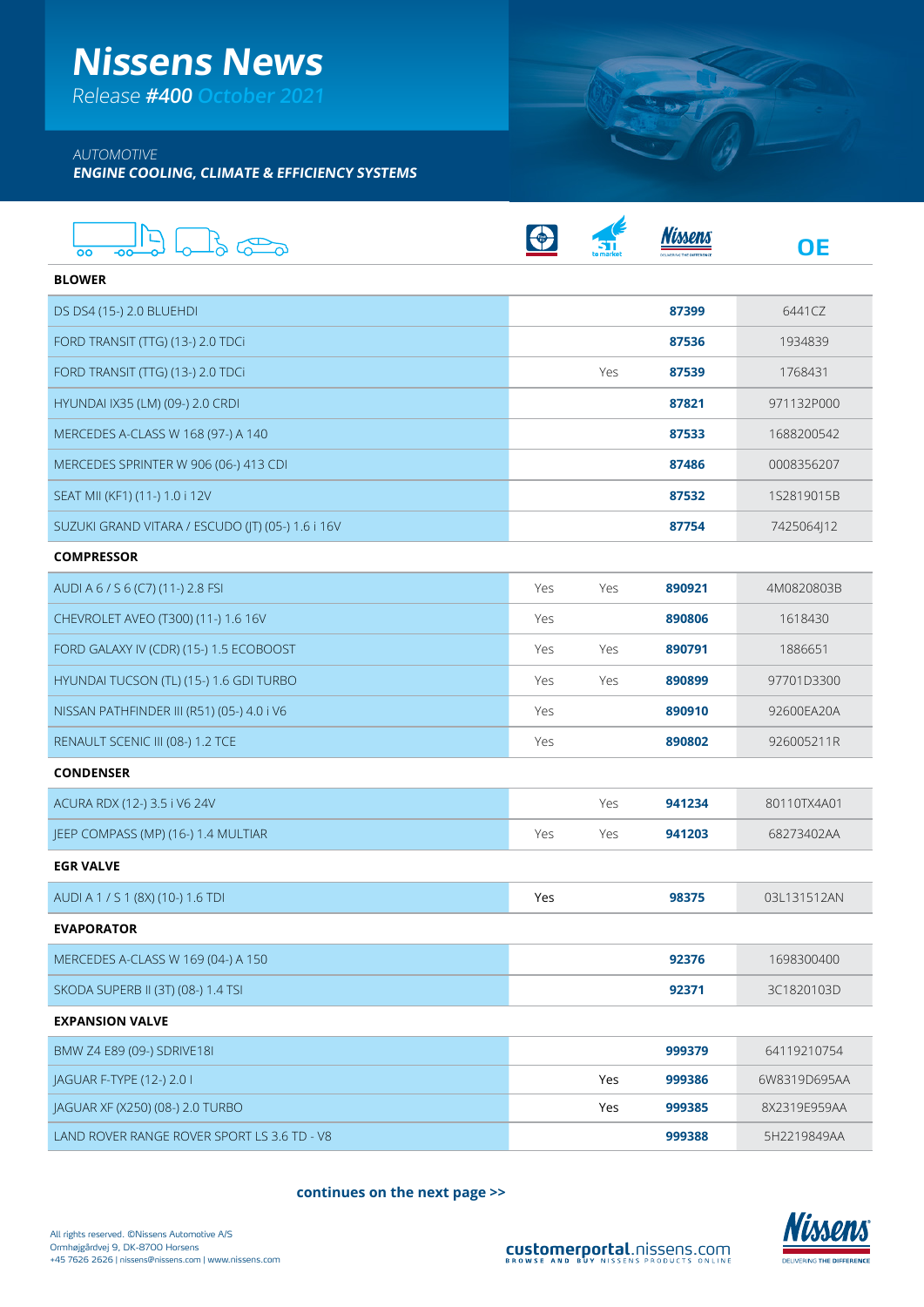# **Nissens News**

Release **#400 October 2021**

### AUTOMOTIVE

**ENGINE COOLING, CLIMATE & EFFICIENCY SYSTEMS**

| oo                                                                      |     | lmen.  | OΕ          |
|-------------------------------------------------------------------------|-----|--------|-------------|
| <b>EXPANSION VALVE</b>                                                  |     |        |             |
| MERCEDES ML-CLASS W 164 (05-) ML 280 CDI                                |     | 999394 | 1648300084  |
| MERCEDES SL-CLASS W 231 (12-) SL 350                                    | Yes | 999389 | 2318300284  |
| MERCEDES VITO III W 447 (14-) 109 CDI                                   |     | 999391 | 0008351600  |
| VOLVO S60 (00-) 2.0 T                                                   |     | 999397 | 30676364    |
| <b>HEATER</b>                                                           |     |        |             |
| DACIA LOGAN II (12-) 1.5 DCI                                            |     | 707196 | 271151577R  |
| FIAT 500 L (12-) 0.9 TWINAIR TURBO                                      |     | 707213 | 77366513    |
| MERCEDES VITO II W 639 (03-) 109 CDI                                    |     | 707225 | 0038357601  |
| RENAULT TWINGO III (14-) 0.9 TCE                                        |     | 707216 | 4538300601  |
| <b>INTERCOOLER</b>                                                      |     |        |             |
| BMW X3 G01 (16-) X3 18D                                                 | Yes | 961591 | 17518582879 |
| MERCEDES ATEGO 2 (04-) 812, 813, 815, 816, 818, 822, 823, 824, 826, 829 |     | 97038  | A9735010201 |
| OPEL INSIGNIA A (08-) 1.6 CDTI                                          |     | 961252 | 22829850    |
| SUZUKI SX4 S-CROSS (13-) 1.6 DDIS                                       | Yes | 961556 | 1362055P00  |
| TOYOTA LAND CRUISER PRADO (150 (09-) 3.0 D4D                            | Yes | 961506 | 1794030160  |
| <b>RADIATOR</b>                                                         |     |        |             |
| ACURA ZDX (10-) 3.7 I                                                   |     | 606853 | 19010RYEA51 |
| DACIA DOKKER (12-) 1.5 DCI                                              |     | 606793 | 214108831R  |
| LANCIA DELTA III (844) (08-) 1.9 JTD 16V                                |     | 617868 | 51840477    |
| MERCEDES CITARO (98-) O 530-EURO 3, 4                                   |     | 606364 | 6285000602  |
| RENAULT CAPTUR (20-) 1.5 DCI                                            |     | 606792 | 214108020R  |
| RVI - RENAULT TRUCKS T-SERIE (13-) 380                                  |     | 606912 | 22630453    |

**continues on the next page >>**



SWIT